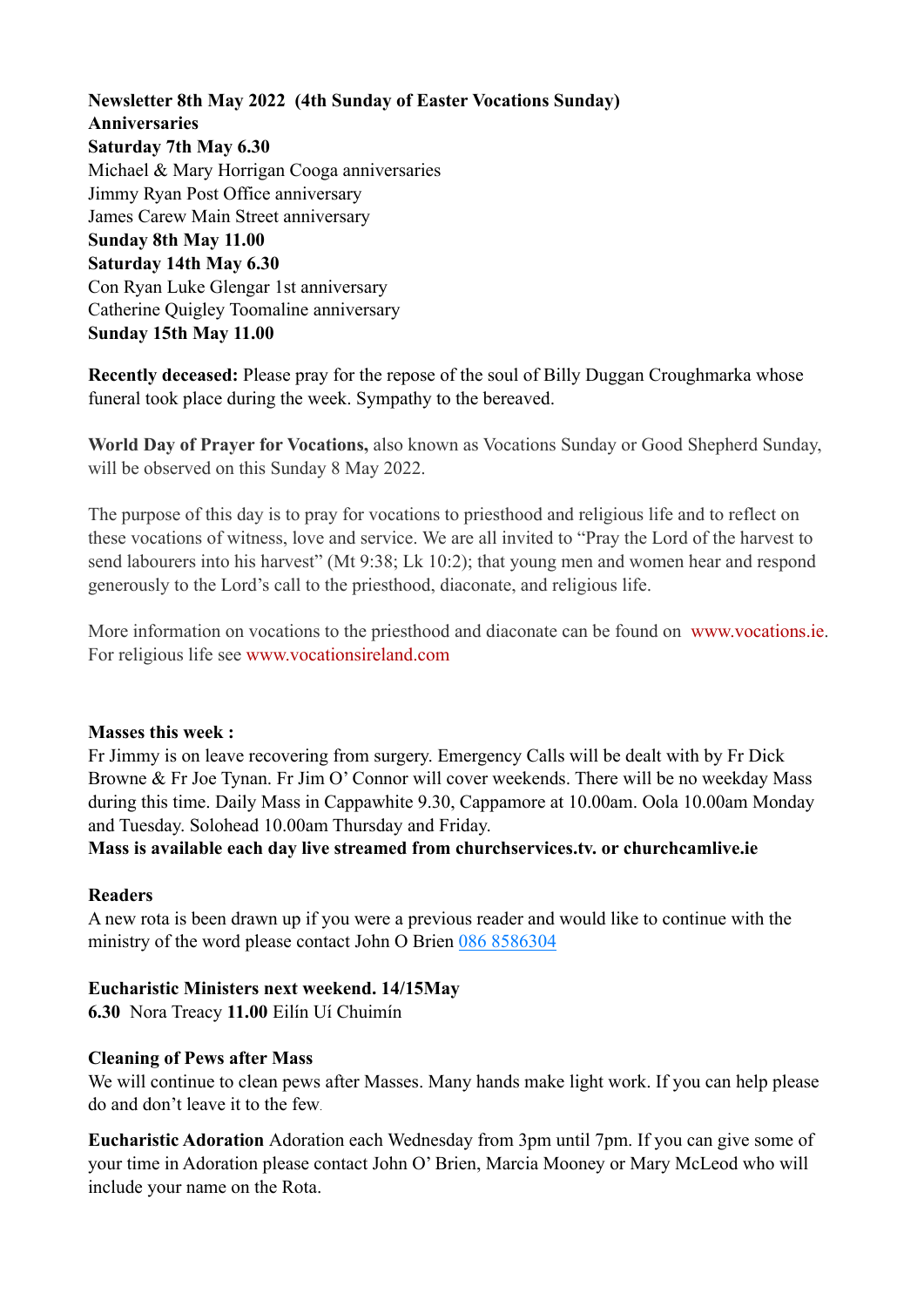### **Congratulations**

To the boys and girls of our primary schools who made their First Holy Communion today Saturday 7th May.

# **Dates for the Diary**.

## **Cemetery Mass**

Friday 29th July 2022 8pm. Please let family and friends know. A collection is taken up on the night to help defray the costs of the upkeep of our Cemetery.

**The Legion of Mary:** Weekly meetings will now take place in the Pastoral Centre at 7:30pm on Tuesday. Please note the new time for the duration of the summer.

The annual Acies ceremony will be held in Holy Cross Abbey at 7:30pm on Wednesday 11 May. All members and Auxiliary members are invited to attend.

The Rosary will be recited in the Church every Sunday of the month of May (1st, 8th, 15th, 22nd and 29th) at 6pm. All are welcome to join us. A bus is being organised from Doon to Knock for the 100th Anniversary of the founding of the Legion on 25th September. More details later.

## **Weekly Envelopes:**

A big thank you to all who continue to support your Parish through the weekly envelope. You may put them in the secure boxes in the church or put them in the letterbox of the parochial house. Donations may also be made on line by visiting the Parish Website [doonparish.ie](http://doonparish.ie) Your financial support for your parish is very much appreciated and every contribution makes a difference. If a box is not delivered to you and you would like one please contact Fr Jimmy. Please make cheques payable to **Doon Parochial A/C**. Basket collection taken up at weekend masses.

# **Doon Community Council Notes:**

**Split the Pot fundraiser** continues every second Saturday and helps to raise vital funds for the running of the community centre. Tickets cost €2 each and are available from local businesses. Your continued support is much appreciated.

For bookings of hall or Astro Turf pitch: please text/phone 085 755 7318. Bookings must be made in advance.

**Line Dancing:** every Friday at 8.30pm in Doon Community Centre. Booking by text. Contact Pat 087 2577761.

**Local taxi service:** covering Cappamore, Doon , Cappawhite, Pallasgrean etc. Limerick junction train transfers, Hospital appointments, g.p. visits, shopping , limerick city , Tipperary town. Phone 0851001381.

# **Doon Breakfast and after school club**

Doon Breakfast & After School Club are now taking new bookings for the 2022/2023 school year. We currently cater for children attending both primary schools in Doon. If your child attends a primary which we do not currently collect from please contact Jane on 085 7150087 & we'll discuss options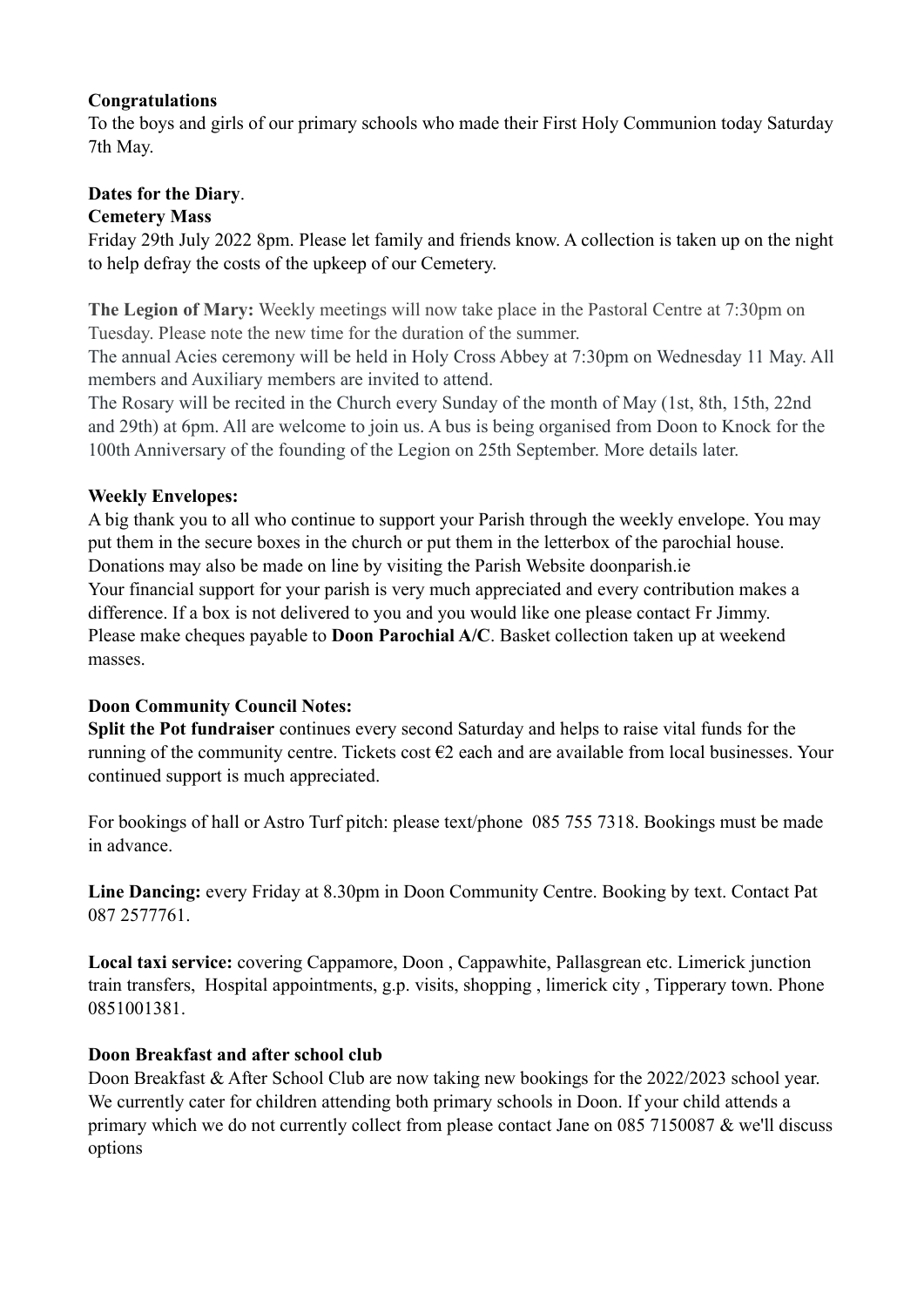## **Doon GAA Notes**

Lotto Numbers Monday May, 2nd 2022. Lotto Tickets can be purchased in Doon at O'Sullivans Centra & Damien Richardson Butchers. Cut Off time for Online Sales is 8pm every Monday. Jackpot €16,800 Numbers Drawn 14-18-19-22. Two Match 3  $\omega$   $\in$  30 each 1. M. Dunne, Lacka. 2. Nóra Power c/o John Power. 10 Lucky Dips at  $\epsilon$ 20 each 1. Georgie Allis (Snr), Kilmoylan. 2. Denis Forrest, Gurtavalla. 3. Tim Fogarty, Doon. 4. Finn Holmes, Cappamore. 5. Paddy Allen, Carrigmore. 6. Mary Hourigan c/o Con McGrath. 7. Barry & Sheila Allis c/o Centra. 8. Michelle Butler, Carnahalla (Online). 9. John Horgan c/o Lorraine Ryan. 10. Tom Butler, Liscaugh. Promoters Prize, €25: Caroline Coleman Next week's Jackpot €17,000. Draw will be held in Clubhouse on May 9th 2022.

**Well Done** to Our Club Players Adam English, Chris Thomas, Cian O'Donovan & Eddie Stokes members of the Limerick U20 Panel who won the Munster Championship on Wednesday evening.

**Best wishes** to Ritchie, Darragh, Pat, Barry and Adam who play Tipperary on Sunday 8th May in The Munster Championship in the Gaelic Grounds.

# **Clothes collection closing the end of May.**

Doon G.A.A's Annual Clothes Collection is Going Really Well. Any Items of Clothing, Shoes Belts, Bed Sheets Curtains etc would be welcomed. Bags Can Be Dropped Anytime at the Clubhouse Door Until The End of May. Míle buíochas as bhur dtacaíocht.

**U7 & U9 Indoor Training.** Saturday's at 9.00am. Nursery Training at 10.30am all in the Community Centre. Helmet, Hurley, Runners & Own Water Required. Assistance in helping out in any way would be appreciated. New children are always welcome.

**Pilgrimage to Medjugorje** Departing from Shannon to Mostar September 7th to 14th. Half board accommodation full religious programme operated by Marian pilgrimages. Details from John O Brien Group Leader Doon Co Limerick 086 8586304

**Doon Badminton Club**: every Monday from 8pm to 10pm in the main hall, community centre Doon. new and old members welcome, as well as over 16's (must be accompanied by parent or guardian).  $65$  on the night.

**Foot care services available**: Toenail cutting and filing, removal of ingrown and corns, reduction of callus and thickened nails. Treatment of verruca and fungal infections and diabetic foot care. Both male and female welcome. House call service available. Contact Josephine on 061 -381944/ 086-3972426.

### **Found**

Set of car keys found in Doon graveyard. Please contact 087 6370080.

# **St. Michael's Day Care Centre Fundraising Concert.**

Featuring Brendan Shine and special guests in the Community Centre, Cappamore on Friday, 27th May at 8 o'clock. Doors open at 7 o'clock.Tickets available from Peggy Sweeney, at the Day Care Centre (061 381034) or at the door on the night. Raffle for amazing hampers/prizes. Admission  $\epsilon$ 20